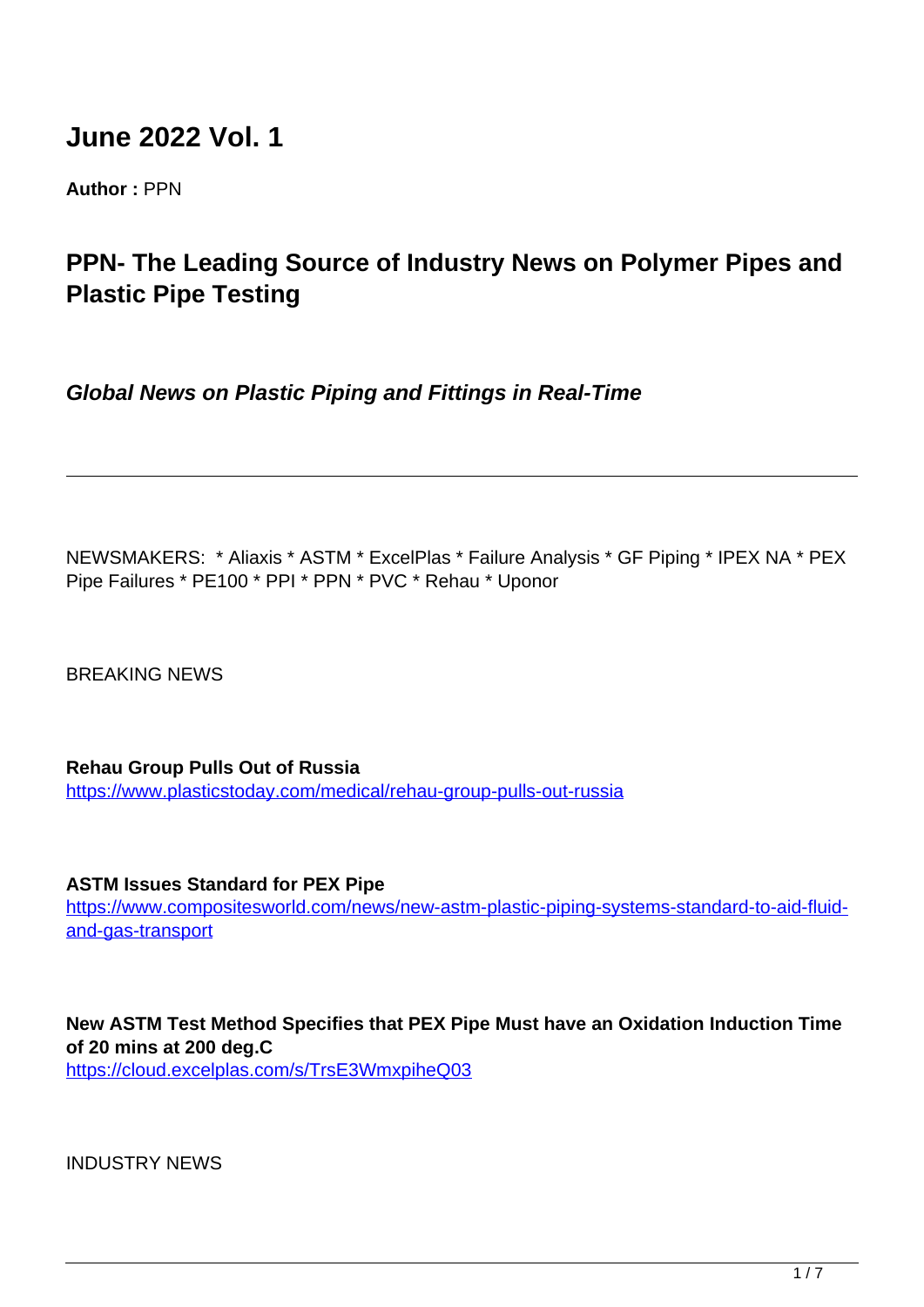**Mass Balance Approach: Uponor PEX Pipe Blue (Video)** https://www.youtube.com/watch?v=-ArbTzcTE6s

#### **REHAU Improves Performance on PP-R District Heating Pipework**

Polymer pipework manufacturer REHAU has reduced heat losses on its PP-R district heating pipe.

https://www.rehau.com/uk-en/improved-ppr-performance

**PPI Issues Statement on Service Life of HDPE Corrugated Pipe** https://www.plasticpipe.org/Drainage/Drainage/Resources/Service-Life.aspx?hkey=0f52ceae-46eb-4f8f-81f4-b08b1e0c526f

**USCG: Review of Systems Containing Plastic Pipe** https://safety4sea.com/uscg-review-of-systems-containing-plastic-pipe/

**Influence of Wall Thickness on the Thermo-Mechanical Properties of Aging HDPE Pipes Under Freeze–Thaw Cycles in Quebec Province, Canada**

https://www.researchgate.net/publication/360823331-Influence-of-Wall-Thickness-on-the-Therm o-Mechanical-Properties-of-Aging-HDPE-Pipes-Under-Freeze-Thaw-Cycles-in-Quebec-Province-Canada

**The Science Behind Costly Plastic Pipe Breakdowns - An Inside Look at Incompatible Materials** https://sagewater.com/the-science-behind-costly-pipe-breakdowns/

**Methodology for Solving Problems in the Production of PVC Pipes** https://link.springer.com/chapter/10.1007/978-3-031-06025-0\_8

**Development and Comparison of Prediction Models for Sanitary Sewer Pipes Condition Assessment Using Multinomial Logistic Regression and Artificial Neural Network**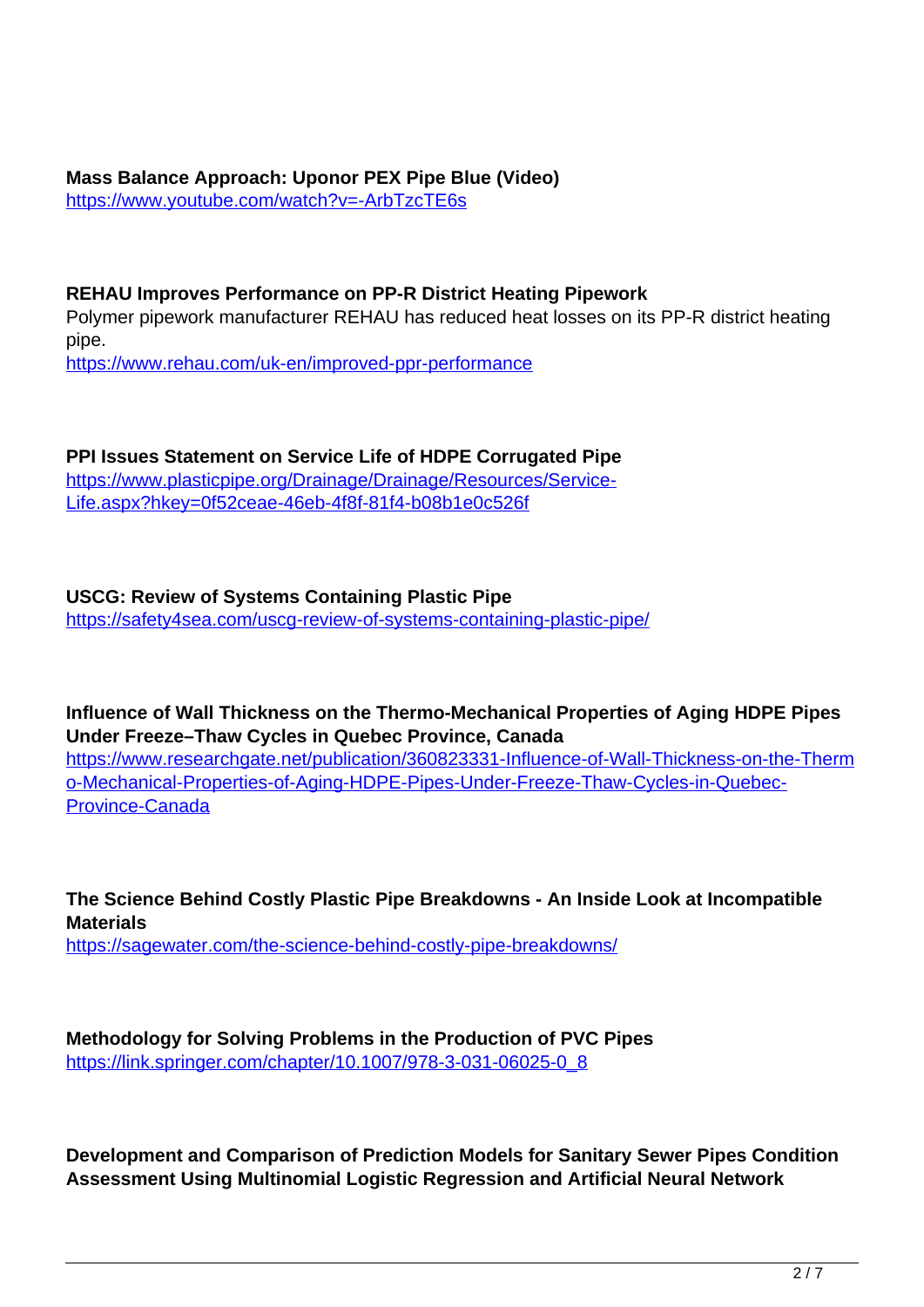## PLASTIC PIPE FAILURE ANALYSIS

### **Failure Analysis of Plastic Pipes**

If you are looking for an expert for your case involving plastic pipe failure analysis, then you can't beat the team at ExcelPlas Consulting. Our team is setting a new standard for excellence in failure analysis of plastic articles but especially plastic pipe. For plastic pipe, this includes HDPE, PVC & CPVC pipe as well as other plastic piping systems like Hobas GRP pipe, PP-R Pipe, and spoolable composite pipe. When a plastic pipe fails to perform as intended, our team can determine the root cause (chemical failure, oxidative failure, creep failure, overstress failure, fatigue failure, design failure, etc). We are experts in HDPE water pipe failures, CPVC sprinkler pipe failure, PVC pipe failure analysis and PP-R Oxidation/Degradation investigations. https://www.excelplas.com/wp-content/uploads/2020/01/Excelplas-A4-Brochure-4pp-Plastic-Pipe-Testing-NTs.pdf

### **ExcelPlas Investigating Poly Pipe Failures**

Through failure analysis & forensic chemistry, we help clients improve product performance, increase profits, & resolve product liability claims with plastic pipes and fittings.

We are dedicated to unmatched excellence in failure analysis, investigative chemistry, material testing, and expert witnessing for plastics, polymers and composites.

With over 25 years of investigative experience, the staff at ExcelPlas are uniquely positioned to help clients resolve the most challenging performance and processing issues related to materials and plastic pipes and fittings.

https://www.excelplas.com/contact-us/

### **Cautionary Warning: Some PEX Piping is Prone to Development of Cracks Due to Early Oxidation**

ExcelPlas Labs have developed a three-step testing program to detect early failure of **PEX** pipe and their expected service lifetime.

The 3 Step Testing is based on:

- Oxidative Induction Time (OIT) testing to determine the residual level of oxidative stability (i.e. thermal stability)
- Quantitative Additive Analysis (QAA) to determine the type and level of protective antioxidants and stabilizer present.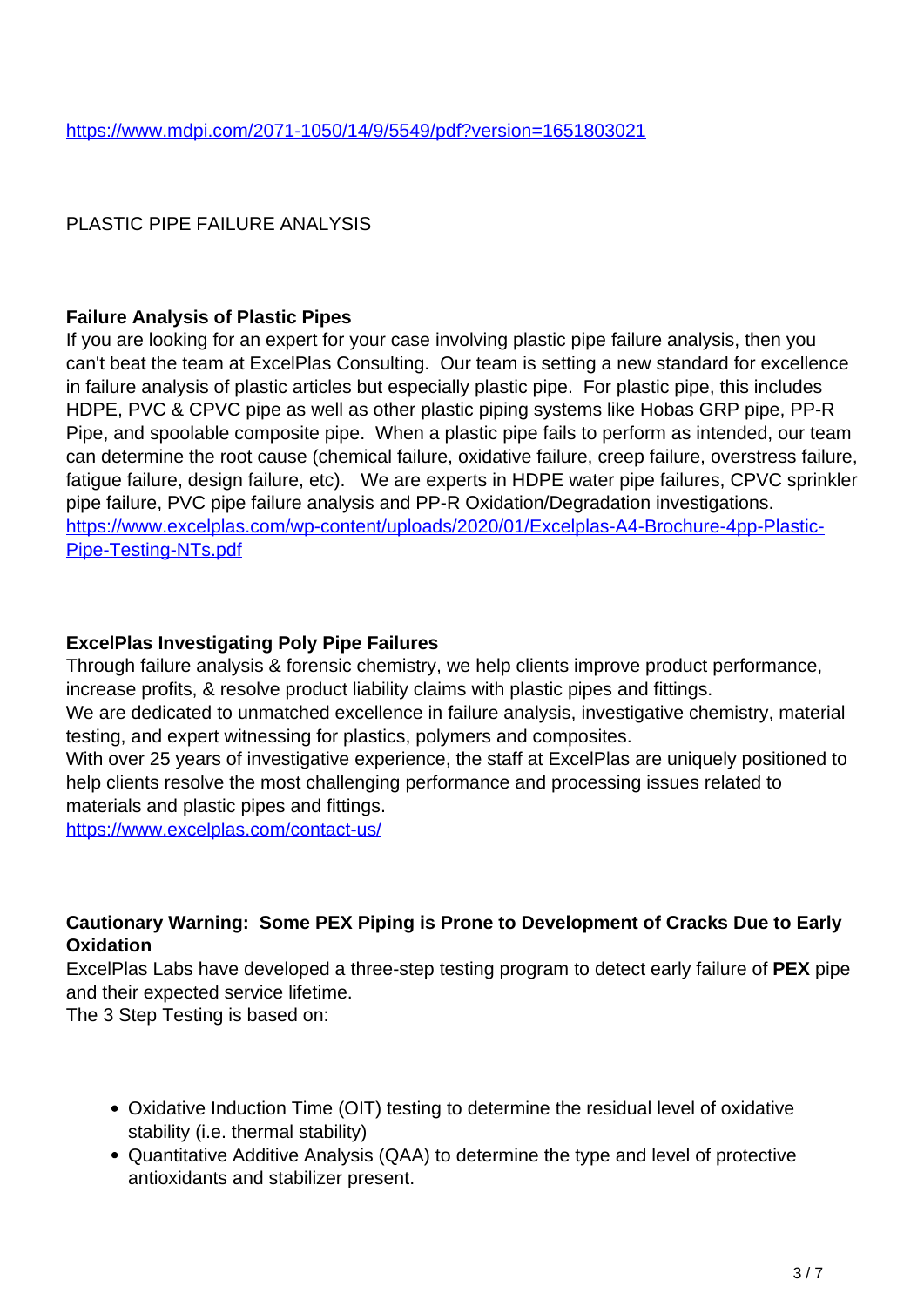• Scanning Microscopy on inner surface after bend back to image developing microcracks

Samples of **PEX** pipe just 10 cm long are needed for the analysis. 7 Day turnaround on test reports.

https://www.excelplas.com/wp-content/uploads/2020/01/Excelplas-A4-Brochure-4pp-Plastic-Pipe-Testing-NTs.pdf

MORE POLY PIPE NEWS

**PPN the Digital News Platform for Communicating to the Global Plastic Pipe Industry** Send Us Your News!!! PPN Publishes weekly. https://www.youtube.com/watch?v=eUKxWbOZY10

### **ExcelPlas Labs Pipe Failure Investigations**

ExcelPlas Labs have created a new benchmark in failure analysis of HDPE, PP-R, PB and PEX pipes in addition to PVC & CPVC pipes as well as composite GRP and GRE pipes. When a plastic pipeline fails to perform as intended, our team can determine the root cause of failure (e.g. oxidative failure, chemical failure, creep failure, over-stress failure, fatigue failure, design failure, etc). ExcelPlas are experienced with all plastic piping failure modes and mechanisms including Slow Crack Growth (SCG) Rapid Crack Propagation (RCP), Environmental Stress Crack Resistance (ESCR), Oxidative Stress Cracking (OSC), cyclic fatigue, manufacturing defects, and polymer material problems.

http://www.excelplas.com/

# **ExcelPlas Strain Hardening Test (SHT) for HDPE Pipes**

The SHT in accordance with ISO 18488 is a relatively new, but excellent way to obtain a rapid indication of the Stress Crack Growth (SCG) resistance of your piping material. This tensile test performed at 80°C has become in just a few years the new standard for Batch Release Testing (BRT). And not without reason. The test requires only a very small amount of material, the results are very reliable with a very low inter-laboratory scatter and the results are available within a few days, regardless of the PE grade. The SHT is usually performed on resin material but it can also be performed on samples taken directly from pipes or sheets. As accredited lab, EXCELPLAS is happy to discuss the possibilities with you, whether it is for BRT, benchmarking,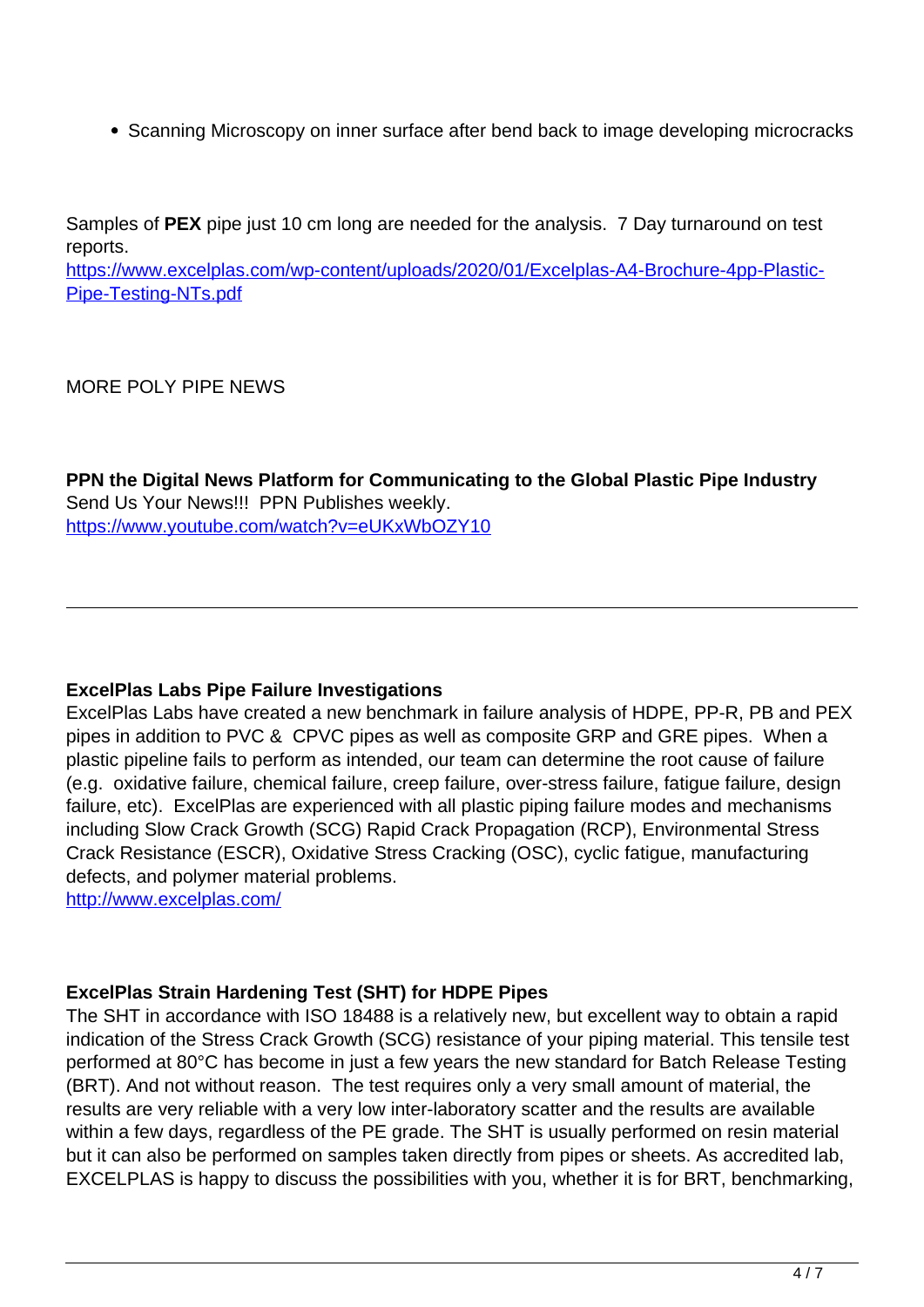quality control of your (high performing) PE grade or for polymer compliance/ validation. http://www.excelplas.com/

### **Australia's Plastic Pipe Testing Laboratory**

ExcelPlas Laboratories provides a comprehensive plastic pipe joint testing service and is equipped with a state-of-the-art laboratory to test a range of polymer materials including polyethylene and polypropylene. ExcelPlas can carry out testing on plastic tube and pipe ranging in wall thickness from 3mm to 1200mm. ExcelPlas Laboratories provide a comprehensive service to Industrial & commercial companies, environmental consultants, Government bodies, and local Authority customers throughout Australia and Asia. All testing is carried and out in accordance with ASTM, ISO & WIS methods and is fully accredited to ISO 17025 by NATA.

- Butt Fusion Weld Testing
- Weld Testing
- Testing of Electro-fusion Welds
- Tear on saddle joints
- Crush De-cohesion of Electro-fusion welds
- Polymer & Plastics Identification
- Chemical & Thermal Testing
- Site Audits

http://www.excelplas.com/

# **ExcelPlas - the Australian Pipes & Fittings Testing Laboratory**

- Accredited to ISO 17025 by the National Association of Testing Authorities (NATA) Australia, and is Australia's largest laboratory dedicated for the testing of plastic pipes and fittings to various Standards which include Australian, European and International Standards.
- The staff employed at the laboratory have a combined experience of more than 85 years within the plastics industry specifically with manufacturing, quality control and the research and development of plastic piping systems including HDPE, PEX, PP-R, PVC, U-PVC, M-PVC, O-PVC, ABS, GRP, GRE and PB.
- Services provided include conformance testing, compliance testing, batch release testing, root cause analysis for field failures and non-destructive testing of samples.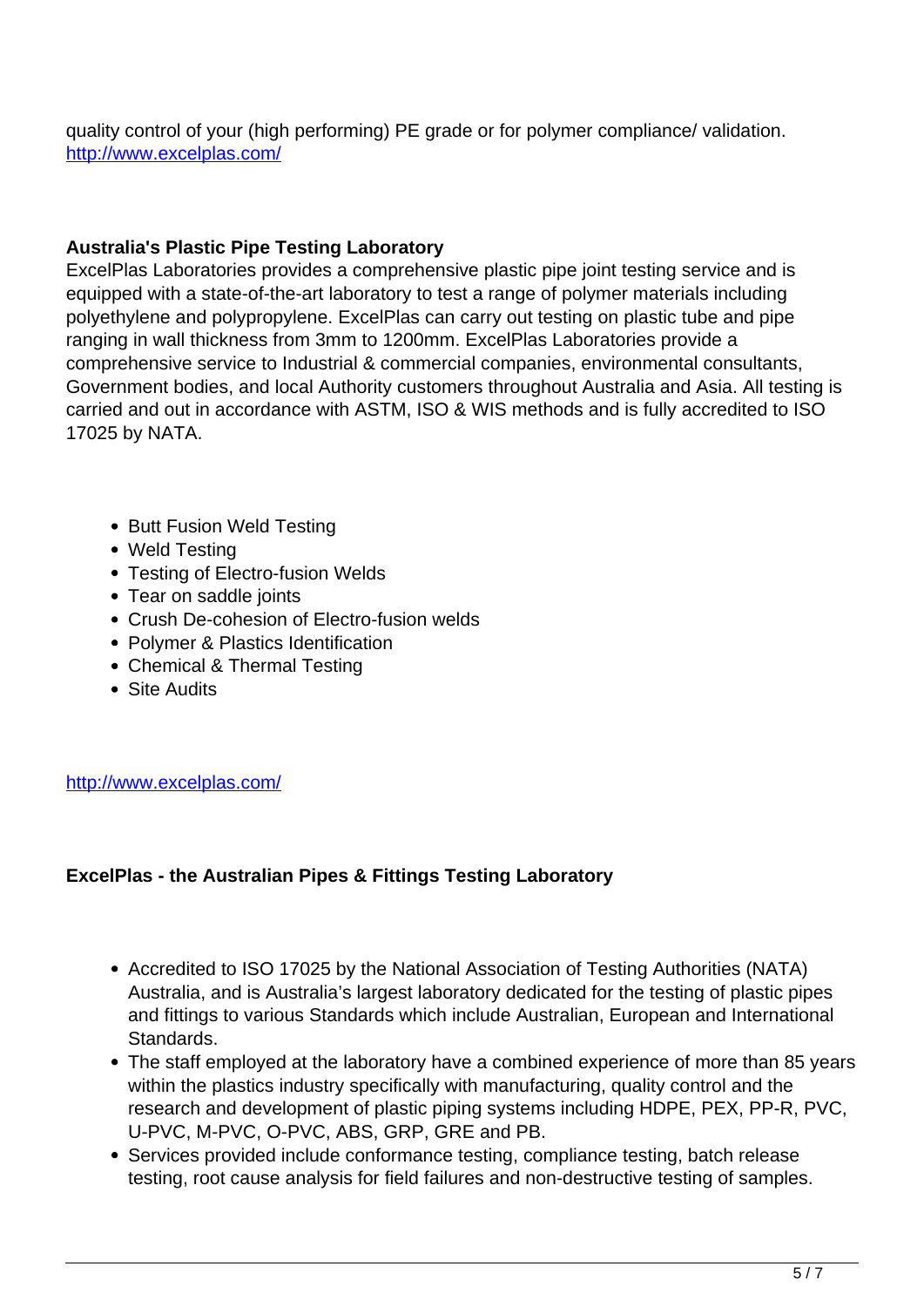http://www.excelplas.com/

### **ExcelPlas Lab Specialising in HDPE Pipe Condition Monitoring, Failure Analysis and Testing**

In the event of a HDPE buttweld or electrofusion weld failing during initial testing, or in service, we can conduct investigations to assist in identifying the root cause of the failure.

This service also extends to the premature failure of the pipe or fitting itself. http://www.excelplas.com/plastic-pipes

### **ExcelPlas Pipe Testing is a Leader in the Field of Polyethylene (PE) and High-Density Polyethylene (HDPE) Testing**

ExcelPlas is accredited with the National Association of Testing Authorities (NATA) for butt weld tests, bend and tensile tests, peel decohesion tests on electro fusion sockets and failure mode determination

http://www.polypipetesting.com.au/butt-fusion-welds/

# **New UHMWPE Pipe for Tailing Offers Greater Than 4X the Abrasion Resistance of PE100 (Australia wide)**

http://slurrypipes.com.au/

# **ExcelPlas Poly Pipe Weld Inspection Lists Top 7 Causes of Weld Failure:**

- Lack of scraping
- Inaccurate scraping
- Contamination from dirt, water, oil or clays
- Lack of Paralell-ness of fusion faces
- Misalignment of surfaces
- Time, temperature and pressure deviations
- Not adhering to cool times

We have extensive experience in inspection of poly pipe welds for assuring welded joint quality. Direct Poly Pipe Inspection ensures that operators are following the proven welding procedure; this reduces the occurrences of operational errors which lead to defects such as inclusions, lack of fusion (LoF), porosity and misalignment.